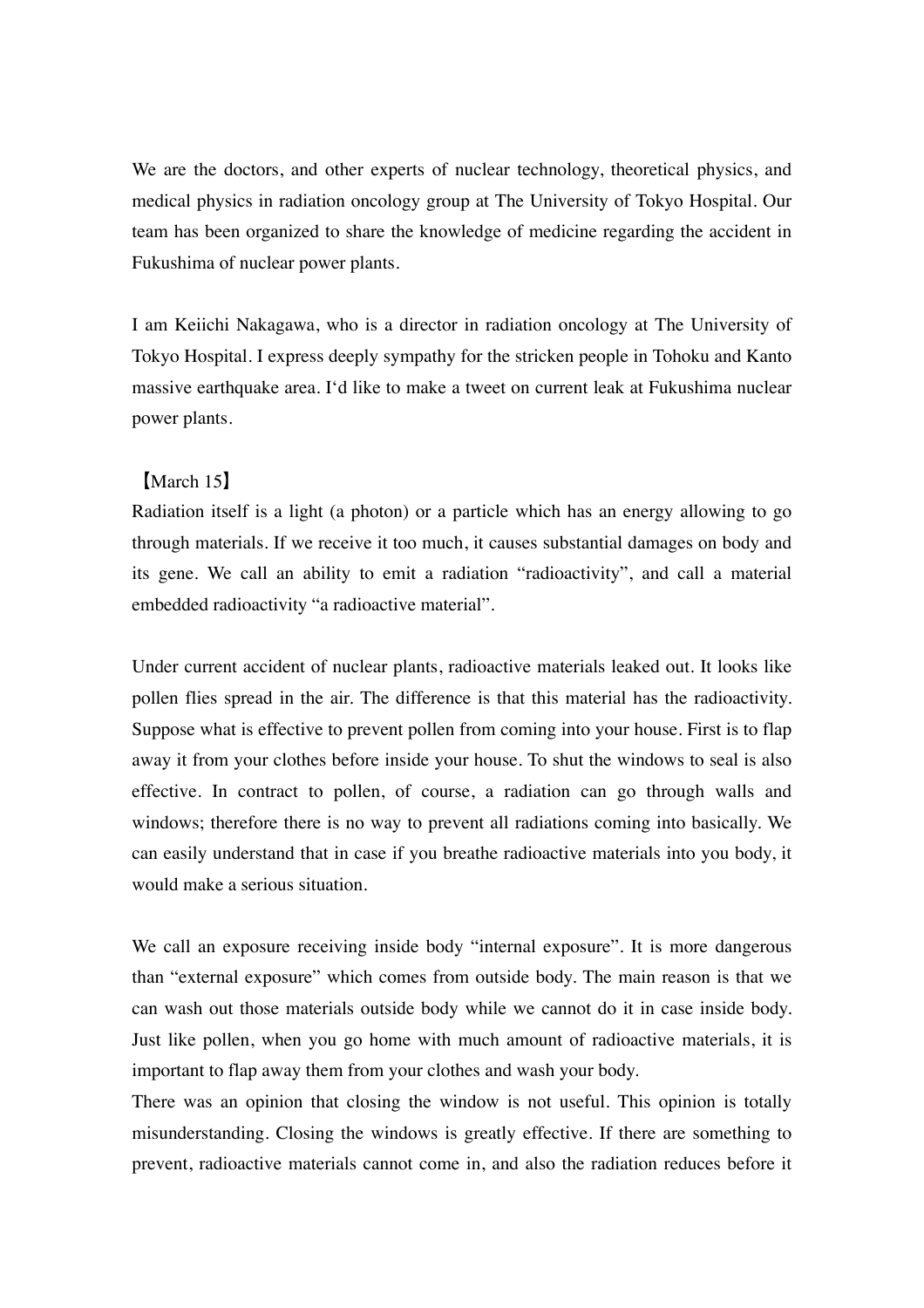reaches in your body.

In the first place, the debate of whether there will be radiation exposure or not is meaningless because we are all "exposed to radiation" just by living in this world. At the world average, we are exposed to 2.4mSv (millisievert) of radiation a year. (Radiation emitted from atmosphere, ground, space, food and so on is called natural radiation.)

"mSv" reads "millisievert." "Millisievert" is a unit to measure an impact radiation has on human body. "Milli (m)" is 1,000 times greater than "micro( $\mu$ ), so  $1 \text{mSv} =$  $1,000 \mu Sv.$ 

Natural radiation exposure varies among countries and regions. For example, at Ramsar, Iran, people are exposed to  $10.2$ mSv a year. That is  $10,200 \mu Sv$ . There are also areas around the world with low exposure.

## 【March 16】

Yesterday (March 15, 2011), in Tokyo, radiation dose of approximately  $1\mu Sv$  per hour  $(1\mu Sv/h)$  was observed. How does this compare to the natural radiation we receive from atmosphere, food and so on ? If you stay in Tokyo with this situation for 100 days, you receive  $2.4 \text{mSv} = 2400 \mu \text{Sv}$ . In other words, one would be exposed to the dose three times greater than normal level. Now, how much medical impact does such a radiation dose have?

The lowest radiation level that is detectable clinically is said to be 200mSv(millisievert), i.e. 200,000µSv(microsievert). Symptoms start to appear at 1,000mSv, or 1,000,000µSv(microsievert).

As an extreme example, the probability that one would die within 60 days is 50 % if one is exposed to  $4.000,000uSv$  (microsievert).

At lower radiation doses, there is no symptom and abnormal finding is negative, but the risk of one's developing a cancer does increase except for when the accumulated dose is less than 100mSv (millisievert) . In such a case, the risk of having a cancer does not increase. And even when the risk increases, the increment is about 0.5% at the accumulation of 100mSv.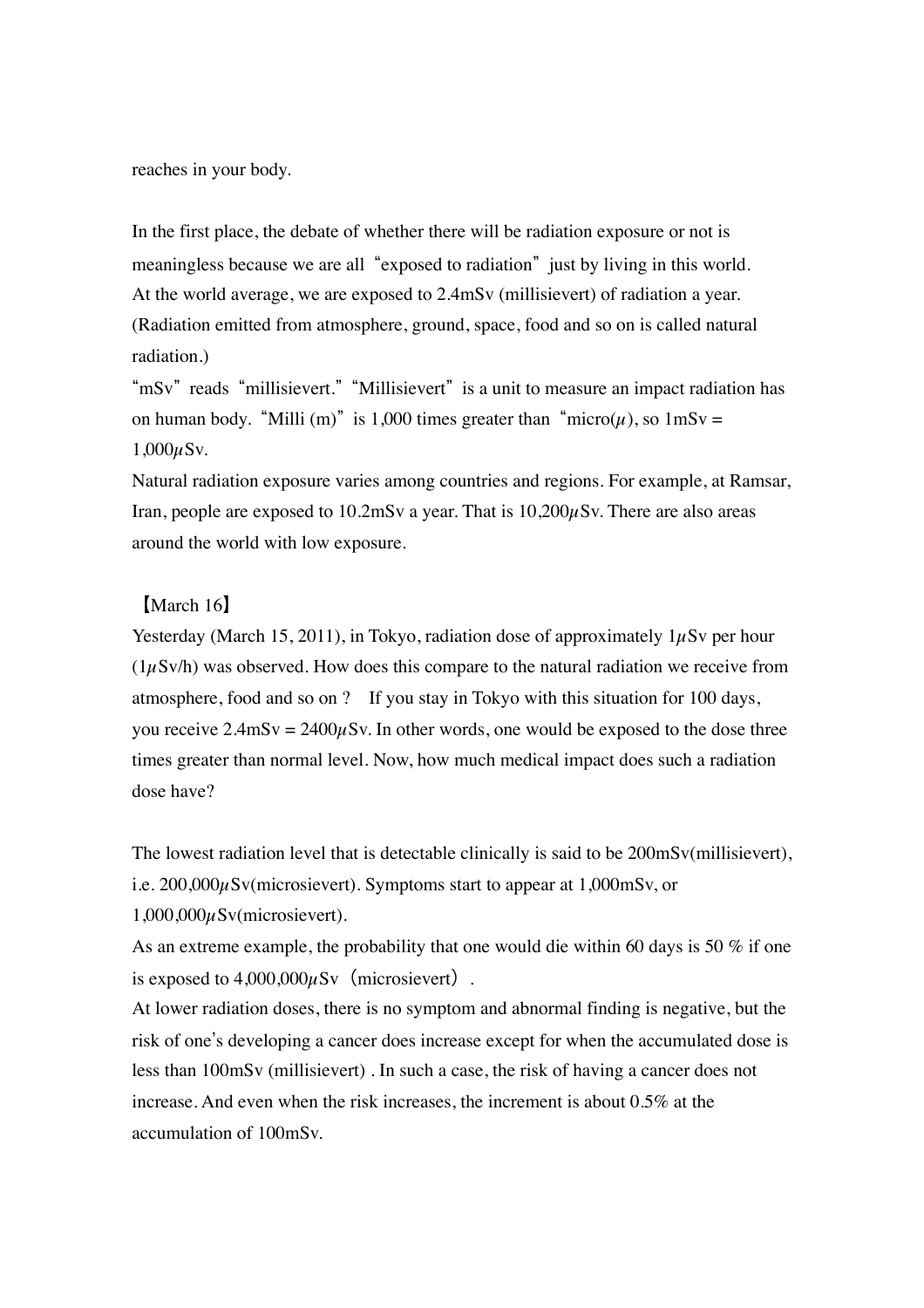The leading cause of death in Japan is the cancer, whose ratio is the No.1 in the world. One of two people gets afflicted by a cancer. That means the risk of getting a cancer, normally 50 %, becomes 50.5% if one is exposed to 100mSv of radiation. Smoking is more dangerous. If the current level of  $1\mu$ Sv per hour continues, the accumulated radiation reaches 100mSv in 11.4 years and you realize how little the risk is.

Now, if we compare amount of radiation to hot water in a bathtub, "x millisievert per hour" would mean "how strongly the hot water flows out from the faucet." The higher the value, the more intensely the water is gushing out. And the amount of water accumulated in the tub is expressed as "x millisievert."

To continue the same metaphor, it is like 100 mV (millisievert) of hot water accumulated drop by drop over 11.4 years. Note that the same amount of hot water that gushed out in just a few minutes and that accumulated slowly over 11 years, in case of radiation, have very different levels of impact on a human body.

DNA of any living thing starts to repair immediately even if it is damaged by radiation. And if the "dose rate" is  $1\mu Sv/h$  (micro sievert per hour), damaged DNA would repair mostly, and therefore it has little medical impact. Of course, that does not mean we can say there will be absolutely no impact in the future.

## 【Answer to questions】

(1) If you are pregnant, please note that the fetus in the first four months of pregnancy is most affected by radiation. It has been shown that accumulation of less than 100mSv(millisievert) does not have impact on fetus after that period. Data on radiation protection for pregnant women are compiled by the International Commission on Radiological Protection.

(2) The impact of radiation on a human body is equal for both external and internal exposure, and yet, internal exposure can be said to be more dangerous because once radioactive materials are in your body, you cannot escape the exposure. But, even if a radioactive material is taken in a human body, the impact of its radiation decreases while the material is excreted from the body and the radioactivity decreases naturally.